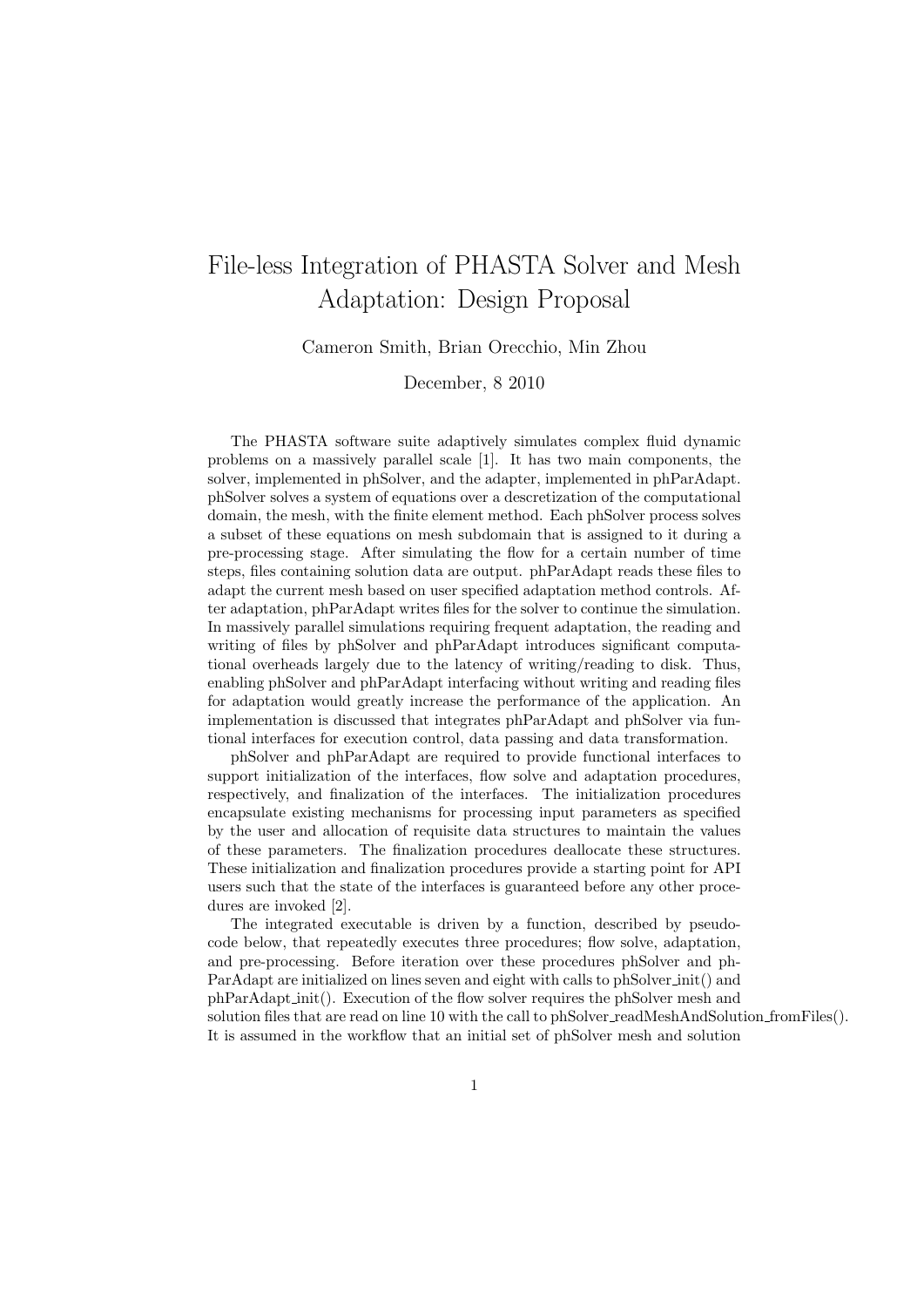files are prepared prior to execution. The time stepping loop begins on line 16 and ends on line 38. phSolver solve() is called on line 23 for solving the flow for a certain number of time steps. Here the loop is constructed with the assumption that the flow solver has the ability to stop when either all time steps have been executed, adaptation is required, or there has been an error. Next, mesh adaptation is executed on line 28 with the call to phParAdapt\_adapt() using the mesh and flow solver solution fields produced from the time-stepping loop. After adaptation, the solution field projected on the adapted mesh, and the adapted mesh, is transformed into the form required by the flow solver and written into the flow solver data structures. This procedure is completed by the functions, phParAdapt preprocess(), and a combination of the phParAdapt data accessor APIs and the phSolver data modifier APIs. Now the execution returns to the top of the main loop and the solver is ready to run time-steps once again on the adapted mesh.

An alternative approach, which is currently implemented, but not maintained since its initial development, differs from the above approach in the location of mesh pre-processing and adaptation in relation to the flow solver's time-stepping loop. In this alternative approach, they are embedded in the flow solver's time-stepping loop, implemented in phSolver itrdrv.f, and thus exploits access to global variables exposed at this level, which include the flow solver mesh and solution data structures. The proposed approach has the preprocessing and adaptation outside of the flow solver's time-stepping loop and uses protected data structures for the solver mesh and solution. These structures are passed into the various functions through pointers and have API's to obtain and modify the solver data. This approach will enable easier code maintainability while preserving performance. However, this approach will take more time to implement than the first approach due the refactoring of phSolver and phParAdapt.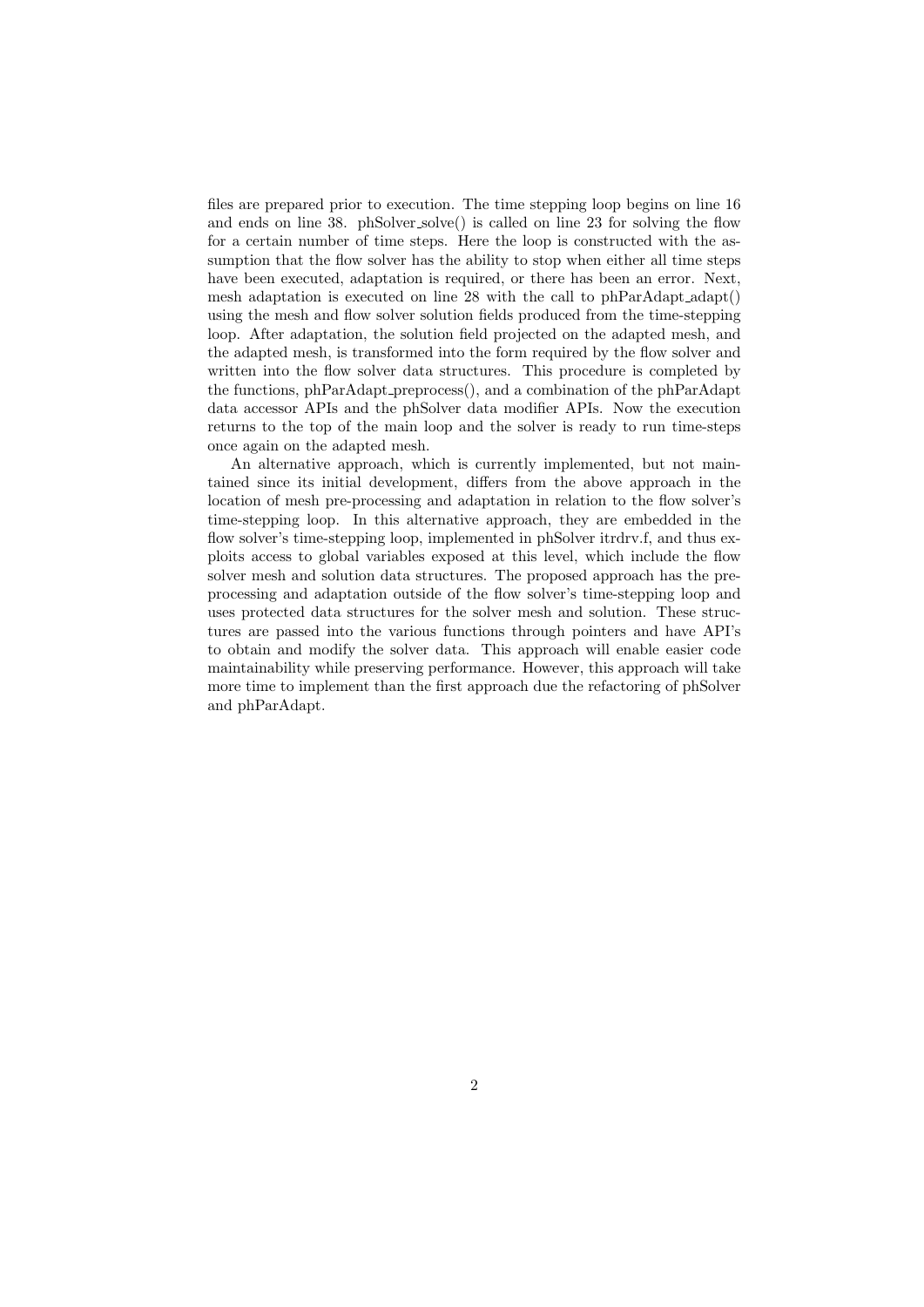```
1 main ()
2 {
3 i = 1 // current timestep
4 N //total timesteps to run
5
6 //Initialize phSolver and phParAdapt
    7 phSolver_instance phS = phSolver_init()
8 phParAdapt_instance phA = phParAdapt_init()
9
10 phSolver_readMeshAndSolution_fromFiles(phS, <LIST OF FILE NAMES i.e.
11 geombc.*.dat, restart.*.*)
12 phParAdpat_readMeshDatabase_fromFiles(phA, <meshDB file name i.e. FMDB or
13 Simmetrix mesh)
14
15 //Time Stepping - Adaptation Loop
16 While(i < N)
17 {
18 //Solve the remaining timesteps
19 //phSolver_solve will exit if
20 //1) done with timesteps
21 //2) adaptation is needed due to bad mesh
22 //3) Error
23 phSolver_solve(phS, N - i )
24 if( i < N )
25 {
26 if(Adapt Needed )
27 {
28 phParAdapt_Adapt(phA, getSolutionFields(phS))
29 phParAdapt_preProcess(phA)
30 if( OK )
31 {
32 // update phSolver mesh and solution data structures using a
33 // combination of the phParAdapt data accessor APIs and the
34 // phSolver data modifier APIs
35 }
36 }
37 }
38 }
39 phSolver_finalize(phS)
40 phParAdapt_finalize(phA)
41 }
```